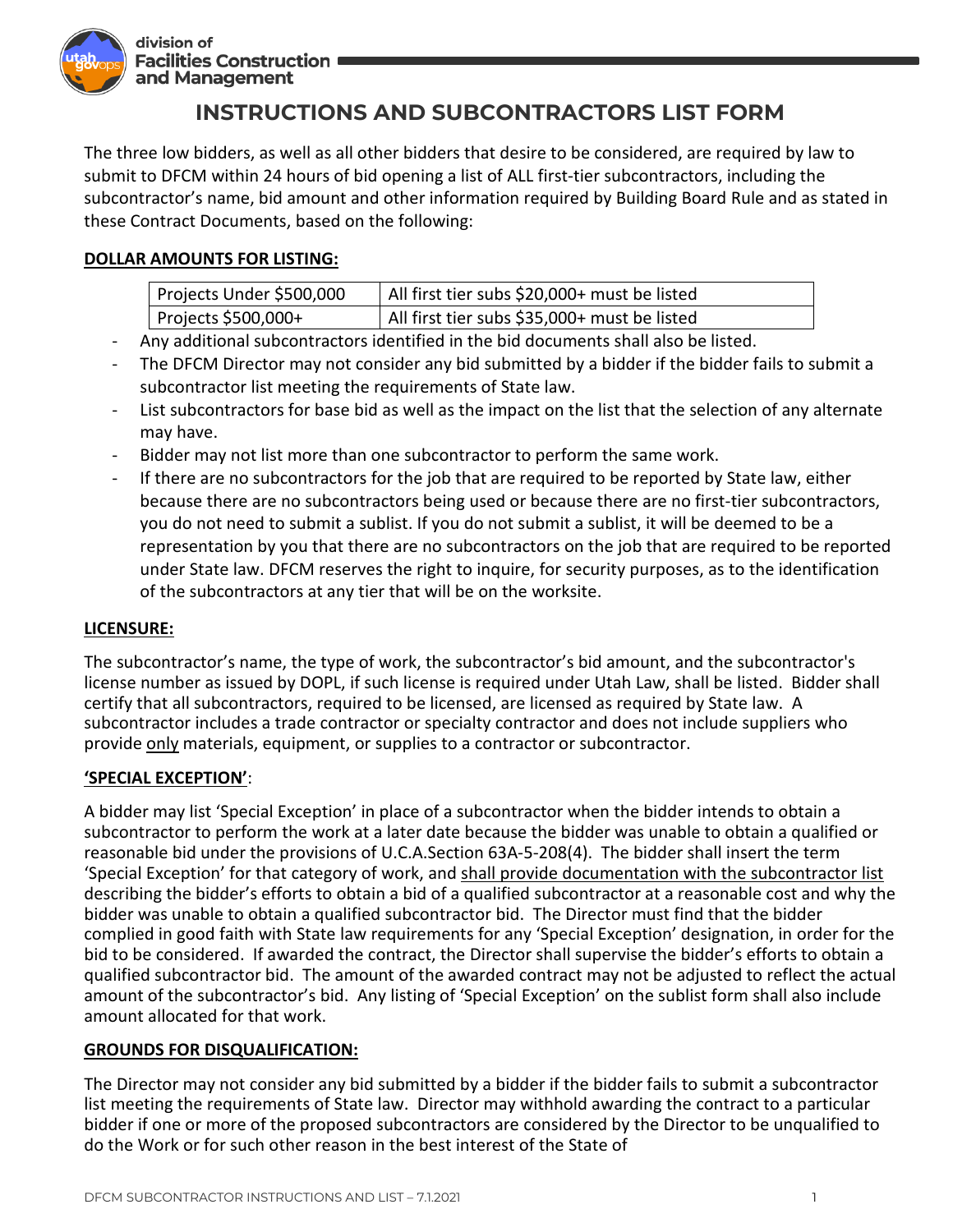Utah. Notwithstanding any other provision in these instructions, if there is a good faith error on the sublist form, at the sole discretion of the Director, the Director may provide notice to the contractor and the contractor shall have 24 hours to submit the correction to the Director. If such correction is submitted timely, then the sublist requirements shall be considered met.

#### **CHANGES OF SUBCONTRACTORS SPECIFICALLY IDENTIFIED ON SUBLIST FORM:**

Subsequent to twenty-four hours after the bid opening, the contractor may change its listed subcontractors only after receiving written permission from the Director based on complying with all of the following criteria:

- The contractor has established in writing that the change is in the best interest of the State and that the contractor establishes an appropriate reason for the change, which may include, but not is not limited to, the following reasons: the original subcontractor has failed to perform, or is not qualified or capable of performing, and/or the subcontractor has requested in writing to be released.
- The circumstances related to the request for the change do not indicate any bad faith in the original listing of the subcontractors.
- Any requirement set forth by the Director to ensure that the process used to select a new subcontractor does not give rise to bid shopping.
- Any increase in the cost of the subject subcontractor work is borne by the contractor.
- Any decrease in the cost of the subject subcontractor work shall result in a deductive change order being issued for the contract for such decreased amount.
- The Director will give substantial weight to whether the subcontractor has consented in writing to being removed unless the Contractor establishes that the subcontractor is not qualified for the work.

#### **EXAMPLE:**

Example of a list where there are only four subcontractors:

| <b>TYPE OF WORK</b>            | <b>NAME OF SUBCONTRACTOR,</b><br>"SELF" OR "SPECIAL EXCEPTION" | <b>SUBCONTRACTOR</b><br><b>BID AMOUNT</b> | <b>CONTRACTOR LICENSE #</b>                                 |
|--------------------------------|----------------------------------------------------------------|-------------------------------------------|-------------------------------------------------------------|
| <b>ELECTRICAL</b>              | ABCD Electric Inc.                                             | \$350,000.00                              | 123456789000                                                |
| LANDSCAPING                    | "Self"*                                                        | \$300,000.00                              | 123456789000                                                |
| <b>CONCRETE (ALTERNATE #1)</b> | XYZ Concrete Inc                                               | \$298,000.00                              | 987654321000                                                |
| MECHANICAL                     | "Special Exception"<br>(attach documentation)                  | Fixed at: \$350,000.00                    | (TO BE PROVIDED AFTER<br><b>OBTAINING</b><br>SUBCONTRACTOR) |

\*Bidders may list "self", but it is not required.